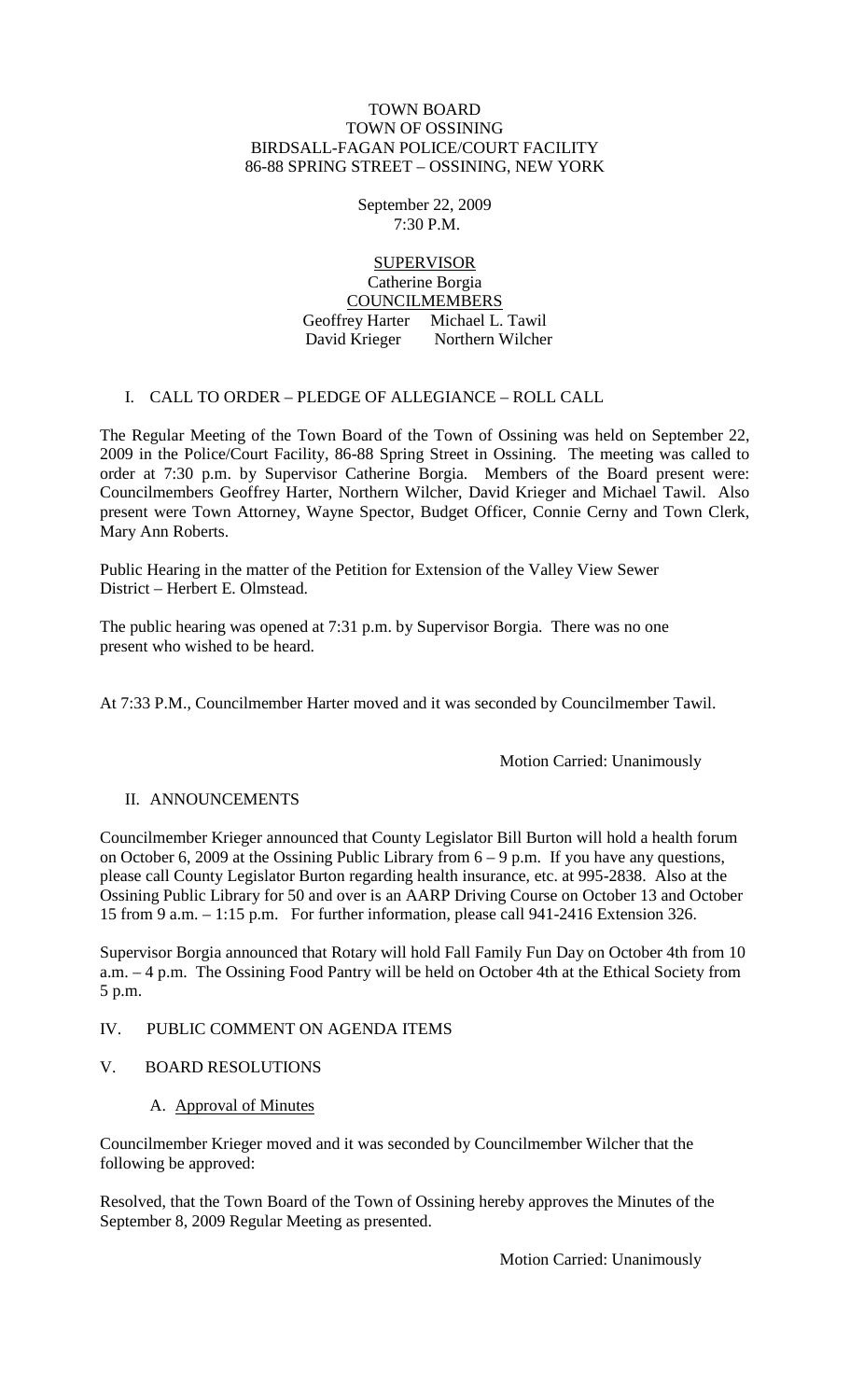# B. Approval of Work Session Minutes

Councilmember Harter moved and it was seconded by Councilmember Wilcher that the following be approved:

Resolved, that the Town Board of the Town of Ossining hereby approves the minutes of the September 1, 2009 work session.

Motion Carried: Unanimously

#### C. Approval of Voucher Detail Report

Councilmember Harter moved and it was seconded by Councilmember Wilcher that the following be approved:

Resolved, that the Town Board of the Town of Ossining hereby approves the Voucher Detail Report dated September 22, 2009 in the amount of \$371,742.68.

#### Motion Carried: Unanimously

# D. Adopting a Negative Declaration regarding the consolidation of the existing sewer districts

Councilmember Krieger moved and it was seconded by Councilmember Tawil that the following be approved:

Whereas, the Town Board of the Town of Ossining intends to consolidate the existing sewer districts in the Town of Ossining; and

Whereas, the existing sewer districts to be consolidated are North State Road Sewer District; Pine Tree Sewer District; Valley View Sewer District; Torbank Sewer District; Lakeville Sewer District (including the extension thereto); Stonewall Sewer District; Stormytown Sewer District; Croton Sewer District ; Knollwood Sewer District; Brookside Sewer District; and Davis Sewer District; and

Whereas, once consolidated, the above mentioned districts will be known as the Ossining Consolidated Sewer District; and

Whereas, the Town Board of the Town of Ossining is familiar with all aspects of the Proposed Action; and

Whereas, the Town Board of the Town of Ossining determined the project to be an Unlisted Action and is the Lead Agency for review of the application in accordance with the State Environmental Quality Review Act (SEQRA); and

Whereas, a Full Environmental Assessment Form (EAF) was prepared for the proposed action;

Now, therefore be it Resolved, that pursuant to SEQRA and after review of the EAF Parts 1 and 2, the Town Board of the Town of Ossining hereby determines that the proposed action will not have any significant adverse environmental impacts, and adopts the Negative Declaration appended to this resolution thereby ending the SEQRA environmental review process.

Motion Carried: Unanimously

E. A RESOLUTION MAKING CERTAIN DETERMINATIONS IN RELATION TO AND APPROVING THE CONSOLIDATION OF ALL EXISTING SEWER DISTRICTS IN THE TOWN OF OSSINING, WESTCHESTER COUNTY, NEW YORK.

Councilmember Harter moved and it was seconded by Councilmember Tawil that the following be approved: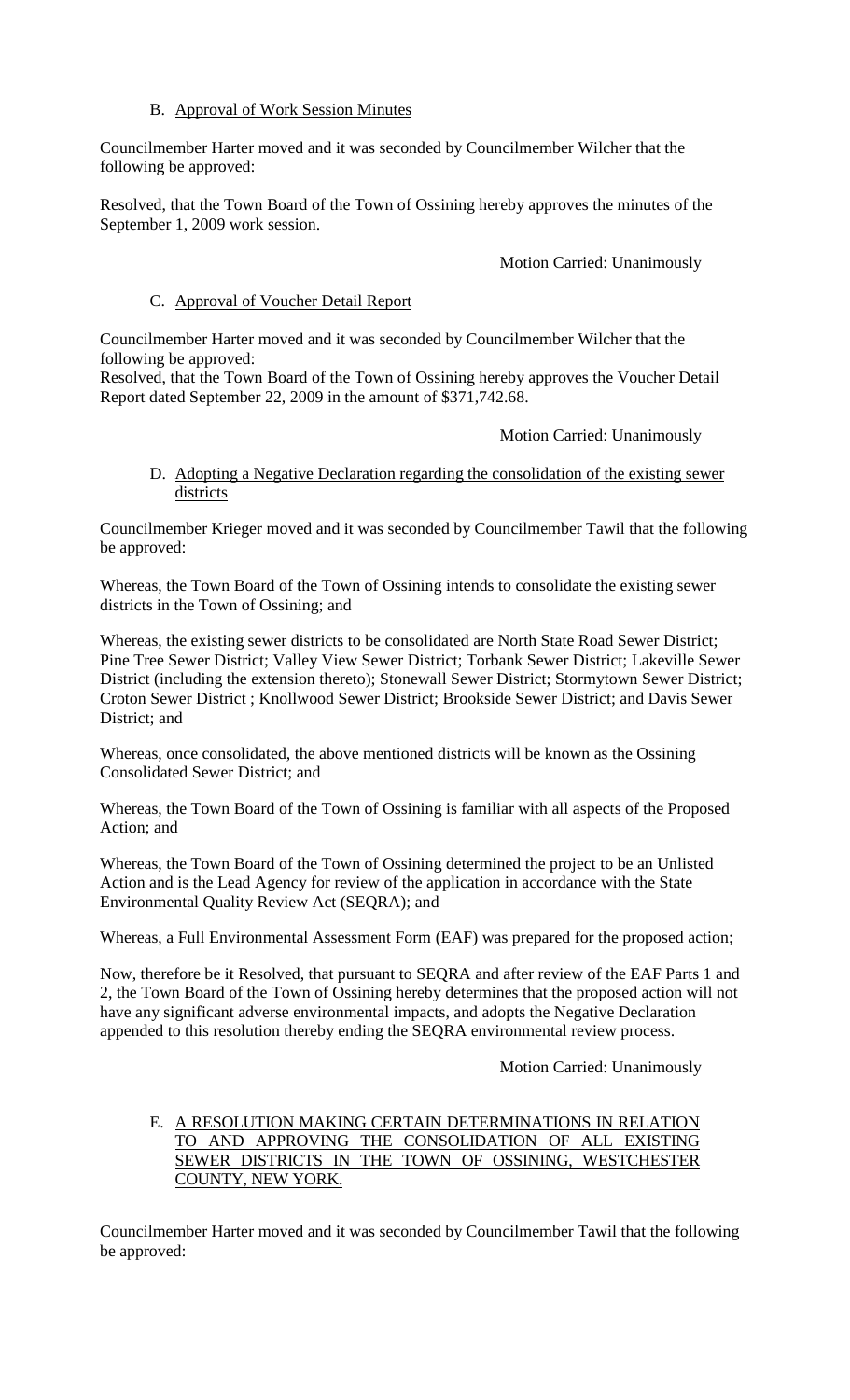WHEREAS, an Order was duly adopted by said Town Board on August 25, 2009, specifying the 8th day of September, 2009, at 7:30 o'clock P.M., Prevailing Time, at the Birdsall Fagan Police/Court Facility, 86-88 Spring Street, in Ossining, New York, in said Town, as the time when and the place where said Town Board would meet for the purpose of holding a public hearing to consider the consolidation and to hear all persons interested in the subject thereof concerning the same;

WHEREAS, notice of the aforesaid public hearing was duly published and posted in the manner and within the time prescribed by the Town Law, and proof of publication and posting has been duly presented to said Town Board;

WHEREAS, said public hearing was duly held at the time and place in said order, as aforesaid, at which all persons desiring to be heard were duly heard; and

WHEREAS, said Town Board has duly considered said evidence given at said public hearing; NOW, THEREFORE, BE IT

RESOLVED, by the Town Board of the Town of Ossining, Westchester County, New York, as follows:

Section 1. Upon such consolidation becoming effective, the Districts so consolidated, as listed below shall be known as the Ossining Consolidated Sewer District (the "Consolidated Sewer District"). All the property of each respective Sewer District as extended shall become the property of the Ossining Consolidated Sewer District and the Consolidated Sewer District shall assume and pay the indebtedness of each respective Sewer District incurred prior to the effective date of the consolidation described herein, other than the North State Road Sewer District, which District shall remain responsible for outstanding indebtedness incurred for such District.

Section 2. To the extent not paid from user charges, there shall annually be assessed, in the same manner as provided for prior to the effective date of the consolidation herein described, upon all the taxable real property in such Consolidated Sewer District, an amount sufficient to pay the principal and interest of the outstanding indebtedness of each of said Sewer Districts as extended, incurred prior to the effective date of the consolidation herein described, as the same shall become due and payable, but if not paid from each such source, all the taxable real property within said Town shall be subject to the levy of ad valorem taxes without limitation as to rate or amount sufficient to pay the principal of and interest on said outstanding indebtedness.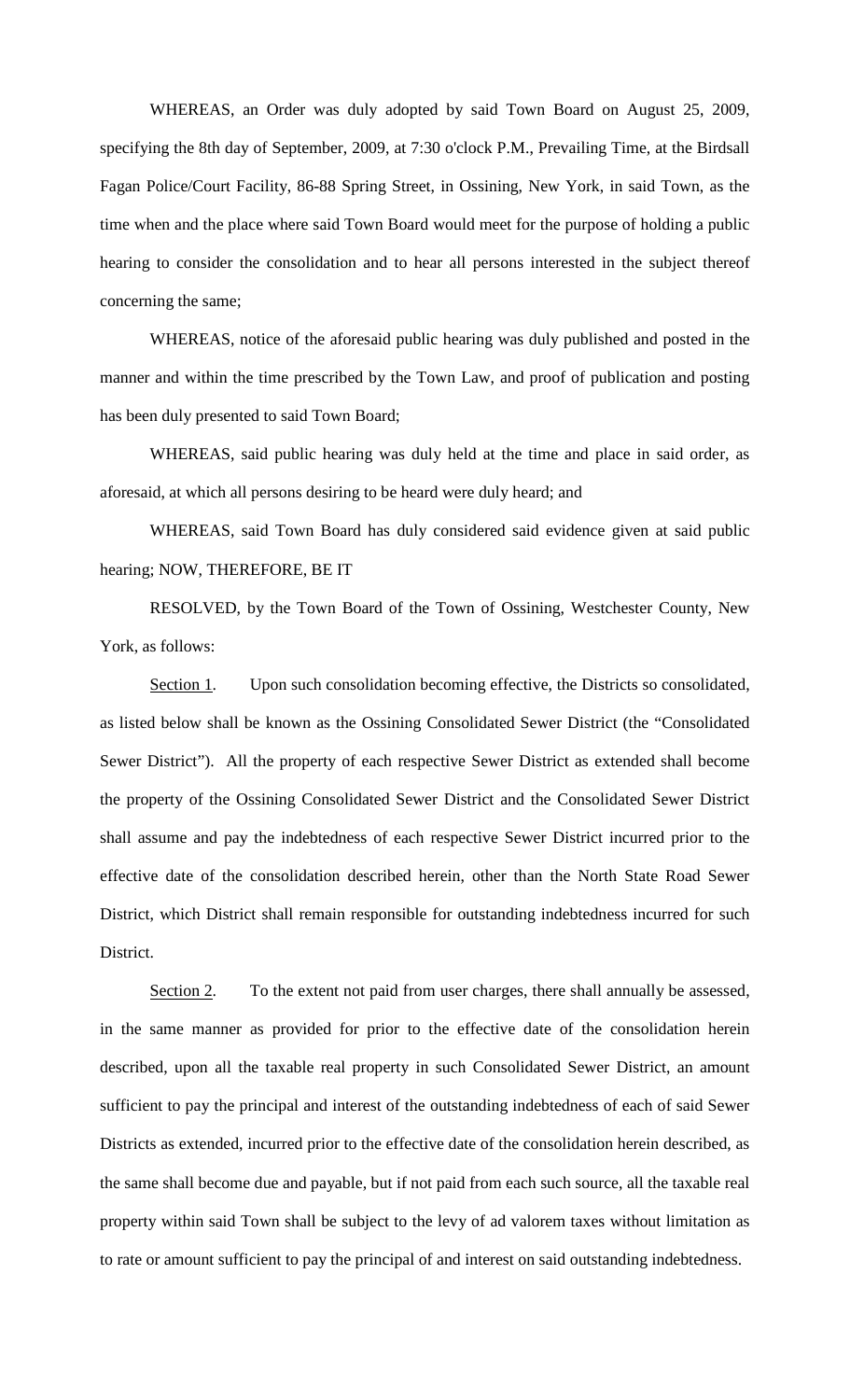Section 3. Pursuant to Section 206-a of the Town Law, the future assessments of all costs of improvements, as well as costs of operation and maintenance of such Consolidated Sewer District shall be a charge against the entire area of the Consolidated Sewer District, including all extensions heretofore or hereafter established.

Section 4 . This resolution is adopted subject to permissive referendum

Existing Districts to be consolidated:

North State Road Sewer District;

Pine Tree Sewer District;

Valley View Sewer District;

Torbank Sewer District;

Lakeville Sewer District (including the Extension thereto);

Stonewall Sewer District;

Stormytown Sewer District;

Croton Sewer District;

Knollwood Sewer District;

Brookside Sewer District; and

Davis Sewer District

Motion Carried: Unanimously

#### F. The Woods Condominium Address Change

Councilmember Tawil moved and it was seconded by Councilmember Wilcher that the following be approved:

Whereas, the Board of The Woods Condominium Association has requested address changes to the homes in the condominium complex, which were incorrectly depicted as apartments; and

Whereas, after residents of the Woods Condominiums were notified and after discussions with the Town Supervisor, Police Chief, Building Inspector, Assessor and Postmaster, it was determined that the address changes would be beneficial and that there would be no financial implications to the Town; now therefore be it

Resolved, that the Town Board of the Town of Ossining hereby authorizes the changes to the addresses within The Woods Condominium as listed in the letter from The Woods Condominiums dated July 19, 2009.

Motion Carried: Unanimously

G. Entering into an agreement with Westchester County to secure grant funding for a Senior Citizen Passenger Bus

Councilmember Harter moved and it was seconded by Councilmember Wilcher that the following be approved:

Resolved, that the Town Board of the Town of Ossining hereby authorizes the Town Supervisor to enter into an agreement with Westchester County for a Community Development Block Grant in the amount of \$46,594.00 for a Senior Citizen Passenger Bus.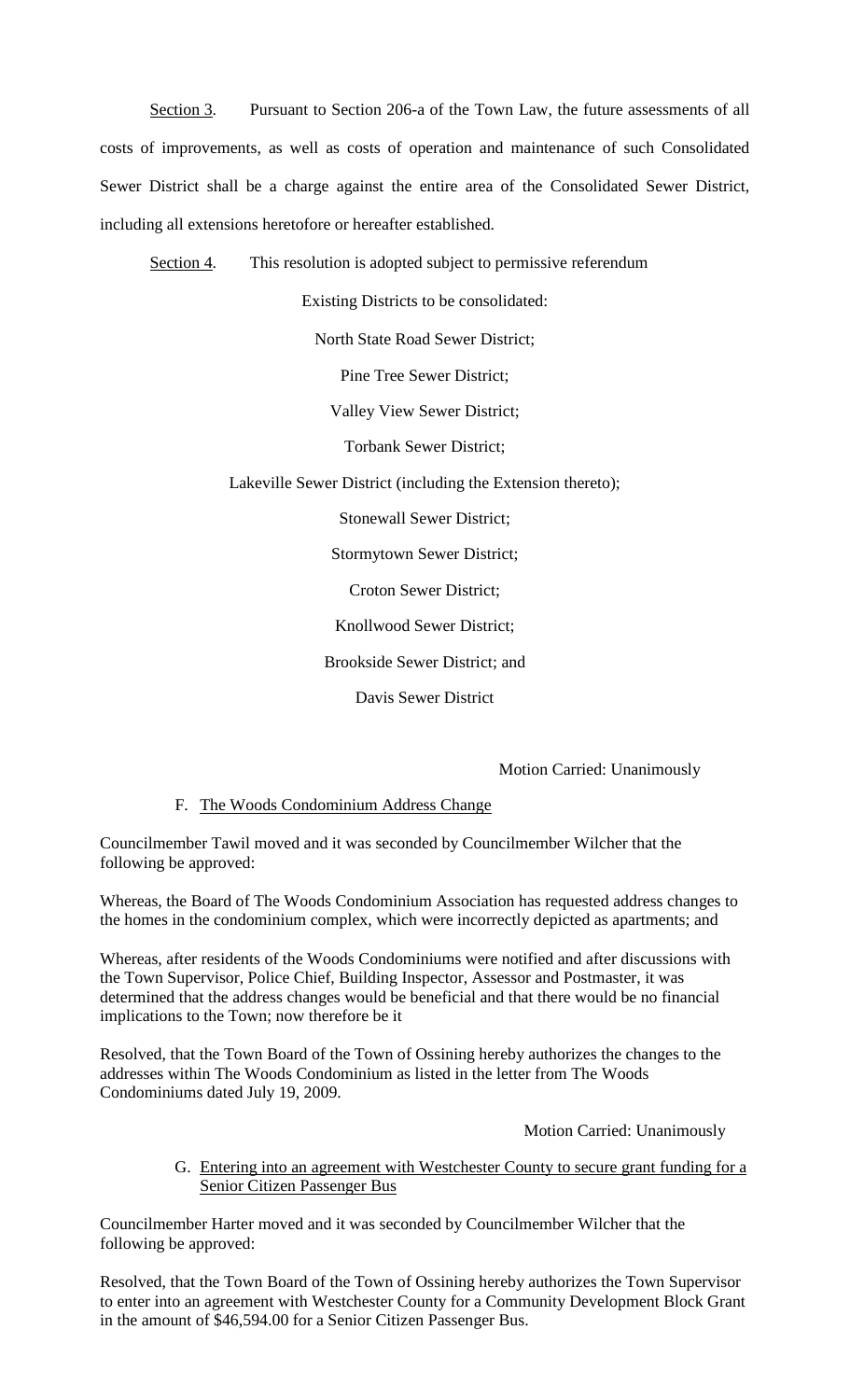Motion Carried: Unanimously

# H. Finance-Capital Project # 2009-2168-Senior Citizen Passenger Bus

Councilmember Krieger moved and it was seconded by Councilmember Tawil that the following be approved:

Resolved, that the Town Board of the Town of Ossining hereby authorizes the establishment of Capital Project # 2009-2168, entitled Senior Citizen Passenger Bus, in the amount of \$46,594.00, to be funded by a Community Development Block Grant.

#### Motion Carried: Unanimously

# I. Lease Agreement-Town/Village Clerk's Copier

Councilmember Tawil moved and it was seconded by Councilmember Wilcher that the following be approved:

Resolved, that the Town Board of the Town of Ossining hereby authorizes the Town Supervisor to enter into a lease and maintenance agreement with De Lage Landen, 1111 Old Eagle School Road, Wayne, PA, for a Sharp AR-M257 25 ppm copier for the Town Clerk's Office, at a monthly payment of \$193.68 for a term of forty-eight months.

# Motion Carried: Unanimously

# J. Agreement-Gabel Equipment Corporation

Councilmember Harter moved and it was seconded by Councilmember Krieger that the following be approved:

Resolved, that the Town Board of the Town of Ossining hereby authorizes the Supervisor to enter into an inspection/service contract with Gabel Equipment Corporation, Fox Island Road, Port Chester, NY for regularly scheduled inspection visits of the sewer pump stations from October 1, 2009-September 30, 2010 in accordance with the terms and conditions listed in the contract.

# Motion Carried: Unanimously

# K. CERTIORARI SETTLEMENT

Councilmember Harter moved and it was seconded by Councilmember Krieger that the following be approved:

# Verizon

#### vs. Town of Ossining

WHEREAS, proceedings pursuant to Article 7 of the Real Property Tax Law of the State of New York were instituted by, Petitioner, Verizon New York, Inc. against the Town of Ossining to review the tax assessments made on Petitioner's property located in the Town of Ossining, and designated on the tax assessment map of the Town of Ossining as Parcel ID 5.02-056, Parcel ID 5.02-057, Parcel ID 5.02-05 and Parcel ID 5.02-03 for assessment years 2006 through 2008, which proceedings are now pending in the Supreme Court of the State of New York, County of Westchester, under Index Nos. 18649/06, 18874/07, 22401/08; and

WHEREAS, the above Petitioner has agreed to a compromise and settlement of such proceedings, subject to the approval of the Town Board, correcting and reducing the assessed valuation of its real property and improvements, as follows**:**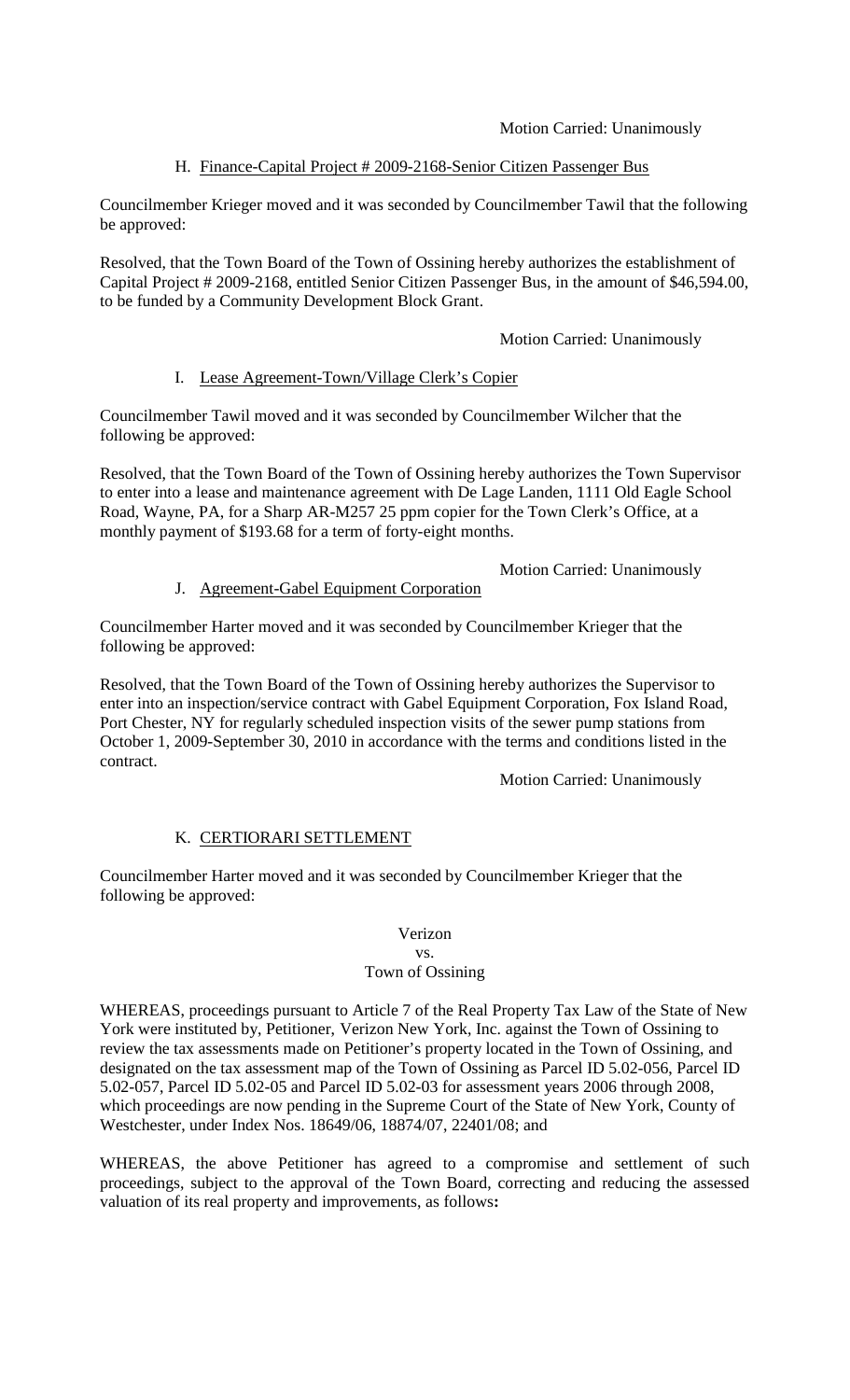# Parcel ID 5.02-056

| Assessment<br>Year | <b>Original Assessment</b> | <b>Corrected Assessment</b> | Reduction |
|--------------------|----------------------------|-----------------------------|-----------|
| 2006               | 22,900                     | 18,200                      | 4,700     |
| 2007               | 22,900                     | 17,800                      | 5,100     |
| 2008               | 22,900                     | 17,100                      | 5,800     |

Parcel ID 5.02-057

| Assessment<br>Year | <b>Original Assessment</b> | <b>Corrected Assessment</b> | Reduction |
|--------------------|----------------------------|-----------------------------|-----------|
| 2006               | 34,300                     | 27,300                      | 7,000     |
| 2007               | 34,300                     | 26,700                      | 7,600     |
| 2008               | 34,300                     | 25,600                      | 8,700     |

Parcel ID 5.02-05

| Assessment<br>Year | <b>Original Assessment</b> | <b>Corrected Assessment</b> | Reduction |
|--------------------|----------------------------|-----------------------------|-----------|
| 2006               | 71,000                     | 61,800                      | 9,200     |
| 2007               | 71,000                     | 58,400                      | 12,600    |
| 2008               | 71,000                     | 56,900                      | 14,100    |

Parcel ID 5.02-03

| Assessment<br>Year | <b>Original Assessment</b> | <b>Corrected Assessment</b> | Reduction |
|--------------------|----------------------------|-----------------------------|-----------|
| 2006               | 29,700                     | 24,100                      | 5,600     |
| 2007               | 29,700                     | 23,100                      | 6,600     |
| 2008               | 29,700                     | 22,100                      | 7,600     |

WHEREAS, the Town Board, upon the recommendation of the Assessor, concurred in by the Town Attorney, finds the proposed settlement appropriate and in the best interest of the Town of Ossining; now therefore it is

RESOLVED that settlement of the proceedings, on the terms set forth herein, is hereby accepted and approved, subject to the approval of the Supreme Court, Westchester County, wherein such proceedings are pending; and it is further

RESOLVED that the Town Attorney is hereby authorized and directed to procure and execute any documents necessary to effectuate such settlement; and it is further

RESOLVED, that the Assessor is authorized and directed to make the changes and corrections to the individual unit assessments on the tax assessment rolls of the Town of Ossining, which will be ordered pursuant to the Consent Judgment to be entered in accordance with the terms of this settlement, and the Receiver of Taxes is authorized and directed to process and pay the refund of Town of Ossining taxes estimated to be \$3,278.87, which will be ordered pursuant to consent judgment.

Motion Carried: Unanimously